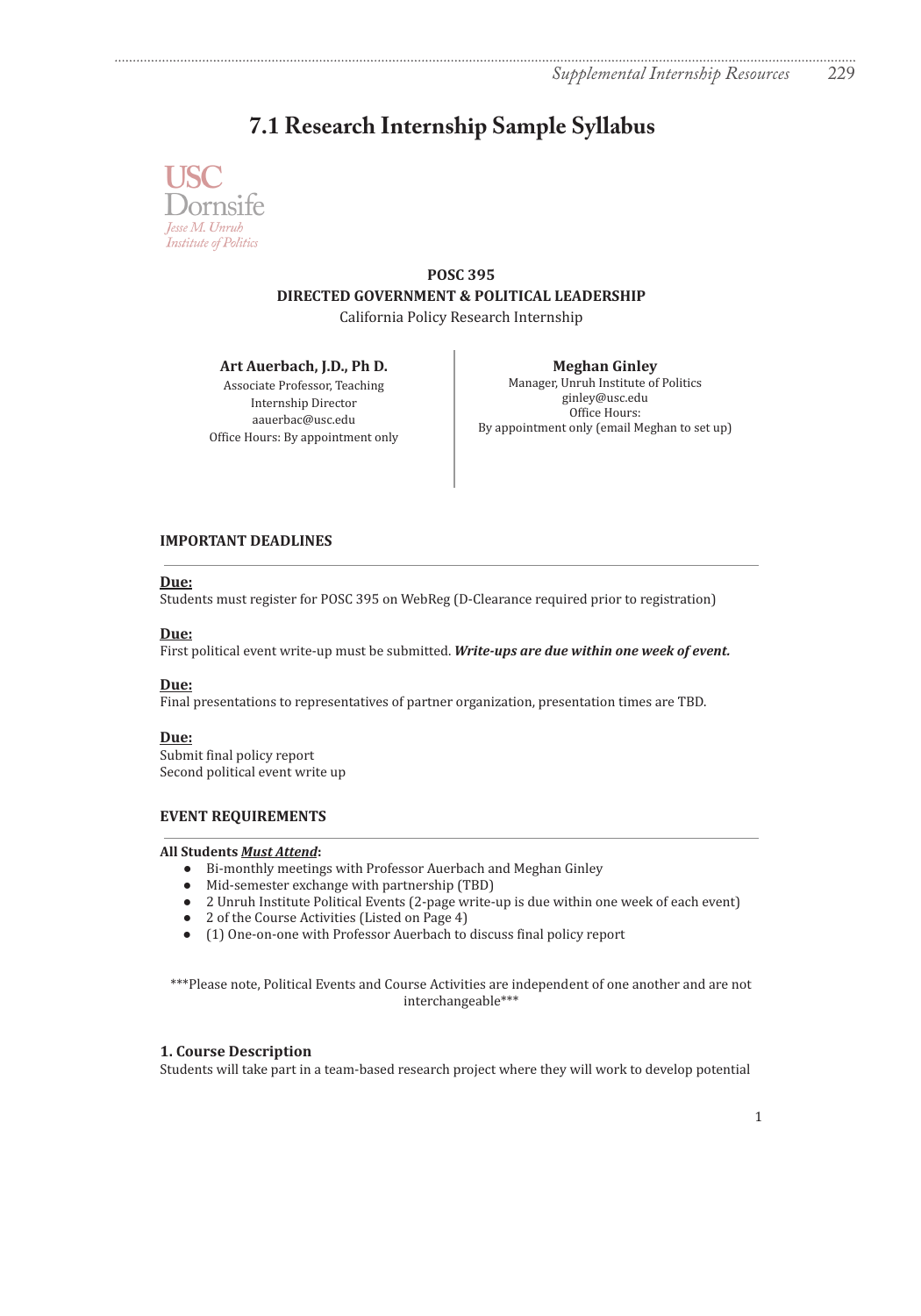

solutions in their respective policy areas by conducting original fieldwork, interviewing policy experts, reviewing academic and policy reports, and using other forms of primary and secondary research. At the conclusion of the internship, each group will present their final product to representatives of their partner organization.

## **2. Internship Hours per Units of Credit**

| Units/Credits             |     | ົ   |     |                |     |     |
|---------------------------|-----|-----|-----|----------------|-----|-----|
| Suggested weekly hours    | 10  |     |     |                |     |     |
| Total hours at internship | 100 | 150 | 200 | $250 \mid 300$ | 350 | 400 |

#### **3. Meetings and Communication with Partnership Organization**

An introductory meeting between students and representatives of their partner organization will take place in the beginning of the semester. The Mid-Semester Exchange in which students will share research progress with their partner organization will take place midway through the semester. Each policy group will deliver their final product to representatives of their partner organization. Students should stay in close contact with their partner organization throughout the semester, but are required to include the Internship Director and Community Engagement Director in any communication with them.

#### **4. Meetings and Communication with Unruh Staff**

Groups will meet with the Internship Director and Community Engagement Director on-campus twice a month. In these meetings, interns are expected to bring a 2-page summary of their research and share research progress as an individual and as a group. Dr. Auerbach will be in contact with you throughout the semester via the Blackboard system. Check Blackboard on a regular basis for information relevant to POSC 395. During the semester, you should also keep in close contact with Dr. Auerbach and Ms. Ginley to discuss your research progress.

Student groups will present their final product to the Unruh staff before the final presentations. The specific date and time is dependent upon the students' schedules. If a student does not adequately prepare for the run-through presentations, as determined by Professor Auerbach and Ms. Ginley, then he/she may not be permitted to present before their partner(s). Alternative arrangements will be made for students to give their final presentation.

You are encouraged to meet with your policy team at least once a week. The organization of these meetings will be left to group members.

#### **5. Grading**

Course grades will be based on satisfactory completion of the required number of hours at the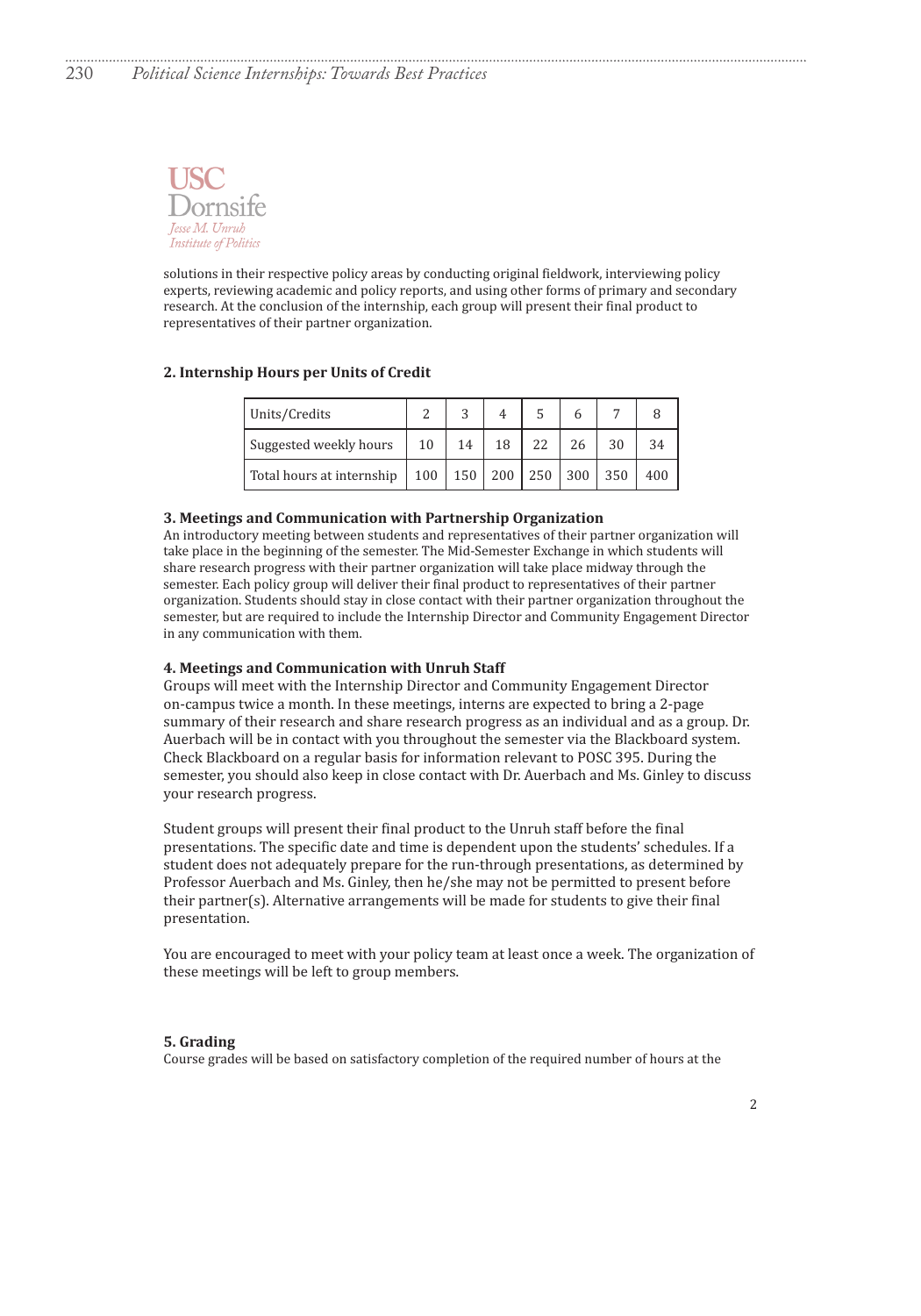

internship, the supervisor's evaluation of your performance, and fulfilling other coursework requirements. The final grade for the course will be based on:

| Unruh Manager Evaluation         | 25% |
|----------------------------------|-----|
| Partner Organization Evaluation  | 10% |
| <b>Final Policy Presentation</b> | 20% |
| <b>Final Research Project</b>    | 35% |
| Event Write Ups                  | 10% |

\*NOTE: The Unruh Manager Evaluation will be comprised of attendance at all meetings,, submission of bi-monthly write-ups and participation during all meetings, partner and bi-monthly alike. The Partner Organization Evaluation will include overall performance over the course of the internship.

\*\*NOTE: All late papers will be marked down by 5 points for each day they are late. Also, papers will be marked down 1/3 of a letter grade for every 10 hours of research that the student is short of the required 100 hours).

#### **6. Course Activities**

The following list of course activities have been carefully organized with the intention of enhancing each students career development skills. These activities will bring in experts in the corresponding fields to give students an opportunity to gain life-long skills in each category.

**● All students, including students that have previously taken POSC 395 in prior semesters, are required to attend two of the following course activities of their choosing. Students who would like to attend more than two course activities may do so for personal benefit, but will not receive any extra credit or additional course recognition.**

## **Course Activities:**

As each Course Activity approaches, students will receive an email with specific details and RSVP links.

**1. "Politics in the News" with Adam Nagourney (Monday, September 16, from 5:30pm-7pm)**

Learn from field-expert Adam Nagourney, Los Angeles Bureau Chief for the NYT, about the process and intricacies of political reporting.

**2. "Director's Corner" with Bob Shrum and Mike Murphy at the USC Center for the Political Future (SOS B15)**

Come learn from our Directors, Bob Shrum and Mike Murphy, how to win friends and influence people in the world of politics.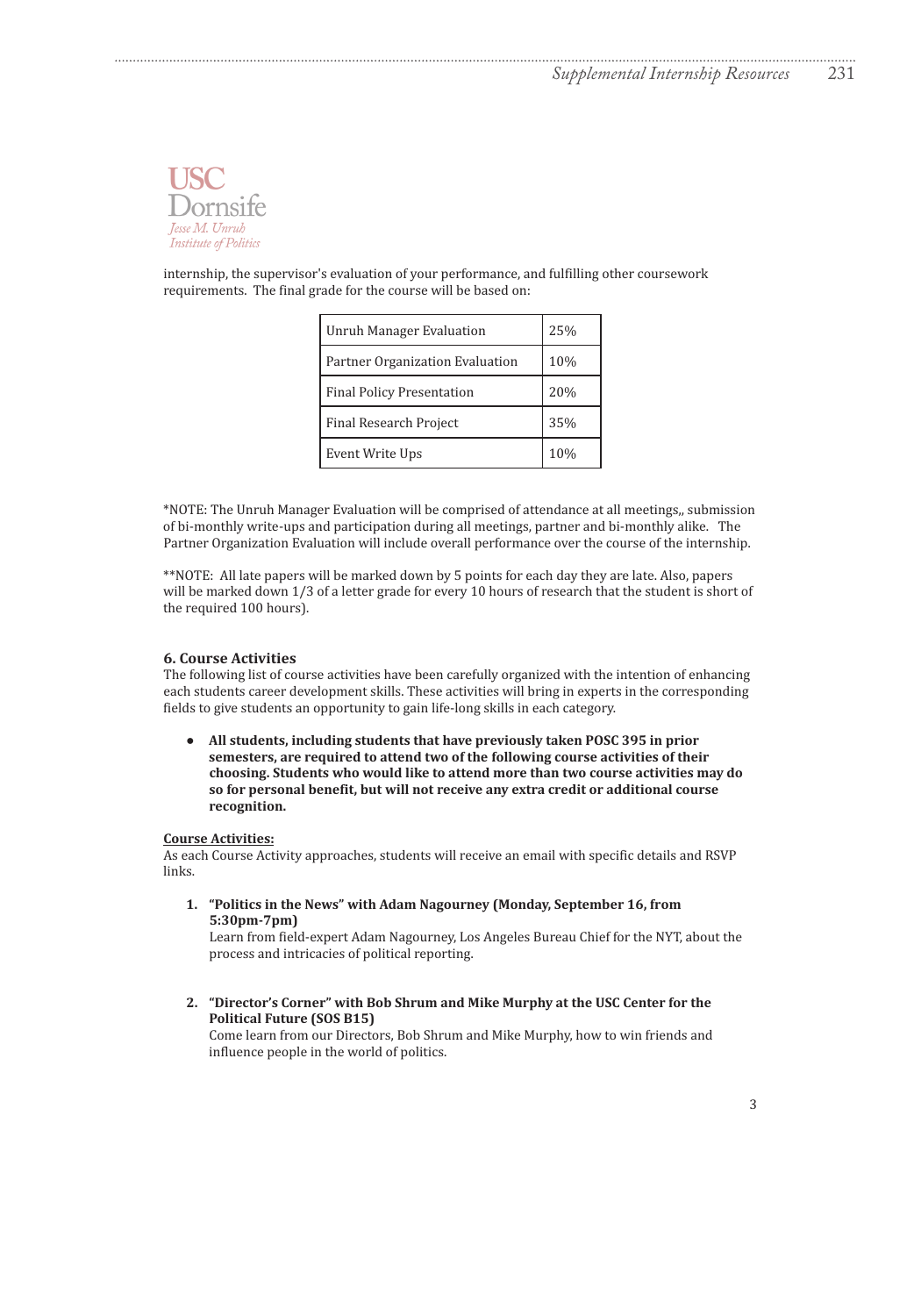

## **3. "How to Win the Presidency in New Hampshire" with Patrick Griffin**

Learn about the importance of New Hampshire in political campaigns and the inner workings of the New Hampshire caucus - everything you need to know entering the 2020 Presidential campaigns.

#### **4. Communications with Heather Wilson**

Learn from a local expert how to handle crises and manage crisis communications for political operations and large-scale organizations.

#### **5. Jobs Forum**

Learn about the various political fields by listening to a panel discussion of local professionals, followed by a networking session with the professionals.

## **6. Resume Workshop**

Learn from a professional what a hiring manager is looking for a resume, followed by a hands-on tutorial on how to edit and enhance your resume and cover-letter.

#### **7. Attending Political Events and Write-Ups**

You are required to attend at least two (2) politically-focused events during the fall and turn in a short, 2–page write-up for each event. You write-up MUST follow the memorandum format, an example of which is attached to the syllabi. *Please submit your write-up on Blackboard within one week of the event.* Your write-up should briefly describe the event, including what was the event, who spoke, at least one page on what was said and at least ½ page on whether you agree or disagree on what was said and why. The first write-up is due no later than

You are encouraged to find political events that are of interest to you. All events hosted by USC's Center for the Political Future are considered pre-approved events which qualify for the political event requirement for this course. Below is a list of preapproved events hosted by the Center this semester, however, you are more than welcome to attend other political events such as other political events on campus, events through your internship, City Hall meetings, County Board of Supervisor meetings, etc. All events that are not hosted by USC's Center for the Political Future require approval from Professor Auerbach before attending the event.

## **To find on-campus events hosted by the Center for the Political Future, please check out our event calendar: https://dornsife.usc.edu/unruh/programming/**

#### **The Final Written Policy Report & Presentation**

You are required to complete a writing assignment in which you analyze your designated area of research and make policy recommendations.

Final written projects should be 8-15 pages (depending on units, see below) and must include substantial *scholarly research*, including consideration of relevant literature. Please discuss your project in detail with the Internship Director and Community Engagement Director throughout the course of the semester.

## **A) Written Policy Report:**